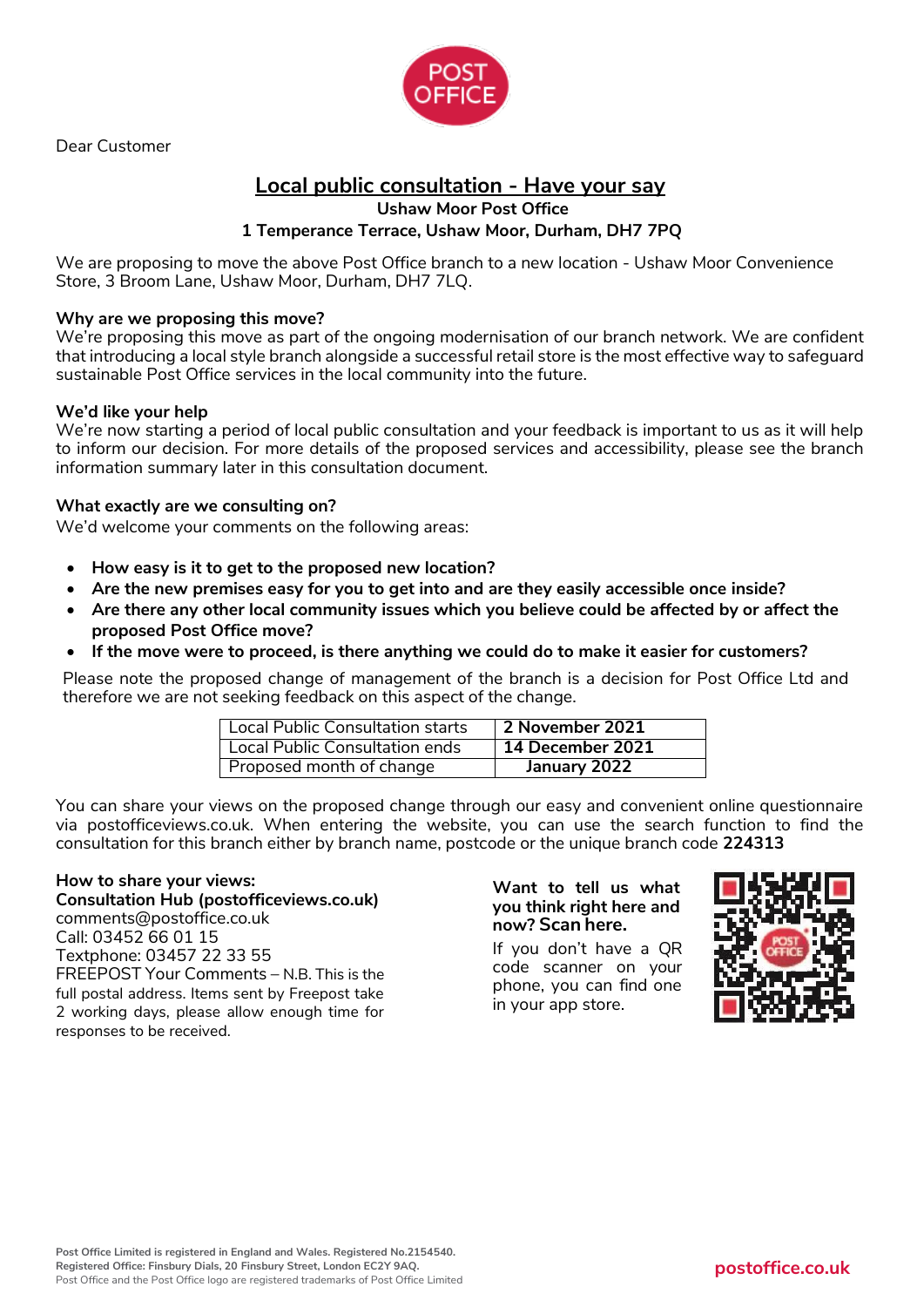### **Good to know**

- Customers would access Post Office services at a low-screened, open-plan, modern serving point that's part of the retail counter.
- Working with the postmaster, we'd adapt the current store layout, fixtures and fittings to accommodate the Post Office till if needed.
- The Post Office would offer products and services over longer opening hours so customers can access their branch when it's convenient. Customer satisfaction with local style branches is high, and many customers visit outside traditional opening hours.
- All staff working in the proposed new branch would be trained to the highest standards with ongoing training on products and services, as well as operational and service-related matters.
- Posters and leaflets will now be displayed in branch to let customers know about the proposal and to ask their views.
- Any information we receive will be carefully considered as we finalise our plans.
- If you are a local representative, we will write to you again at the end of the consultation to respond to the main issues raised and to explain our final plans for the branch.
- This consultation is being carried out in line with our Principles of Community Engagement which have been agreed with Citizens Advice, Citizens Advice Scotland and the General Consumer Council for Northern Ireland - the independent statutory consumer watchdogs. An extract relating to Consultation is available at the end of this letter.

If you are a local representative, it would be helpful if you could share this information through your social media channels and with any local groups or organisations that you know within the community, for example on noticeboards, local charities and in GP surgeries, to help our customers and your constituents understand the changes we are proposing to Ushaw Moor Post Office. If you would like a supply of posters, please let us know. Our contact details can be found at the bottom of the first page.

Thank you for considering our proposal.

Yours sincerely

*Kenny Lamont*

**Kenny Lamont Network Provision Manager Post Office Limited**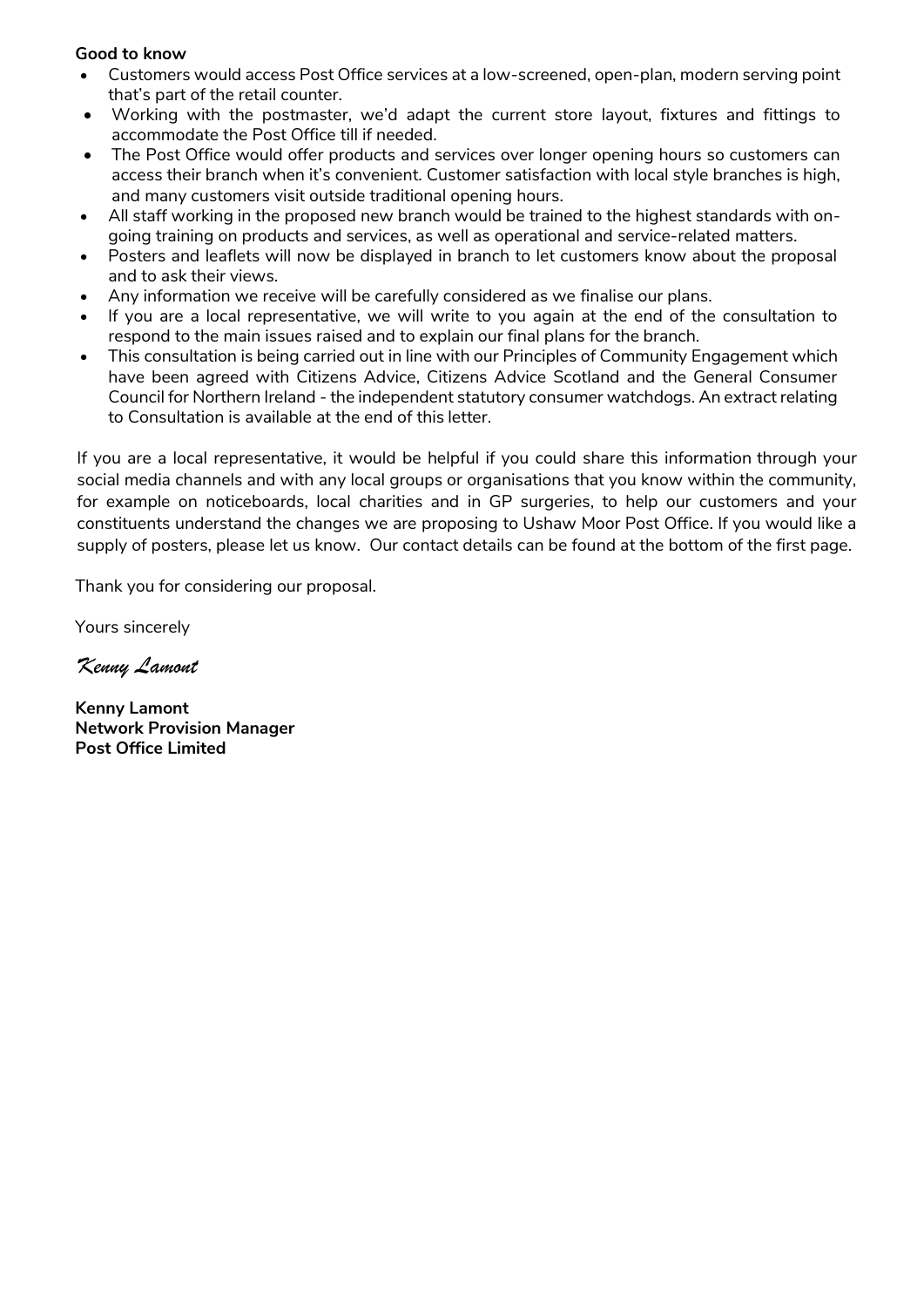**1 Temperance Terrace, Ushaw Moor, Durham, DH7 7PQ**

#### **Current opening hours**

| Mon-Fri | $09:00 - 17:30$ |
|---------|-----------------|
| Sat     | $09:00 - 12:30$ |
| Sun     | Closed          |

**Current Location Current Location** 

**Ushaw Moor Convenience Store, 3 Broom Lane, Ushaw Moor, Durham, DH7 7LQ**

#### **Proposed opening hours**

| Mon - Fri | 08:00 - 18:00   |
|-----------|-----------------|
| Sat       | $08:00 - 14:00$ |
| Sun       | Closed          |

#### **During the Coronavirus pandemic the branch may need to make changes to its opening hours. The latest available branch information can be found on our website www.postoffice.co.uk/branch-finder**

#### **Products & Services**

A range of products and services would be available with exception of the Travel Insurance.

#### **Serving positions**

There would be a Post Office serving point at the retail counter.

#### **Access**

The new premises would have a wide door and level access at the entrance. Internally, there would be a hearing loop and space for a wheelchair.

#### **Getting there**

The proposed new branch would be located approximately 250 metres away from the current branch, along varied terrain. Roadside parking is available nearby. Public transport available to and from the surrounding areas.

#### **Retail**

Convenience store

**To get this information in a different format, for example, in larger print, audio or braille call 03452 66 01 15 or Textphone 03457 22 33 55.**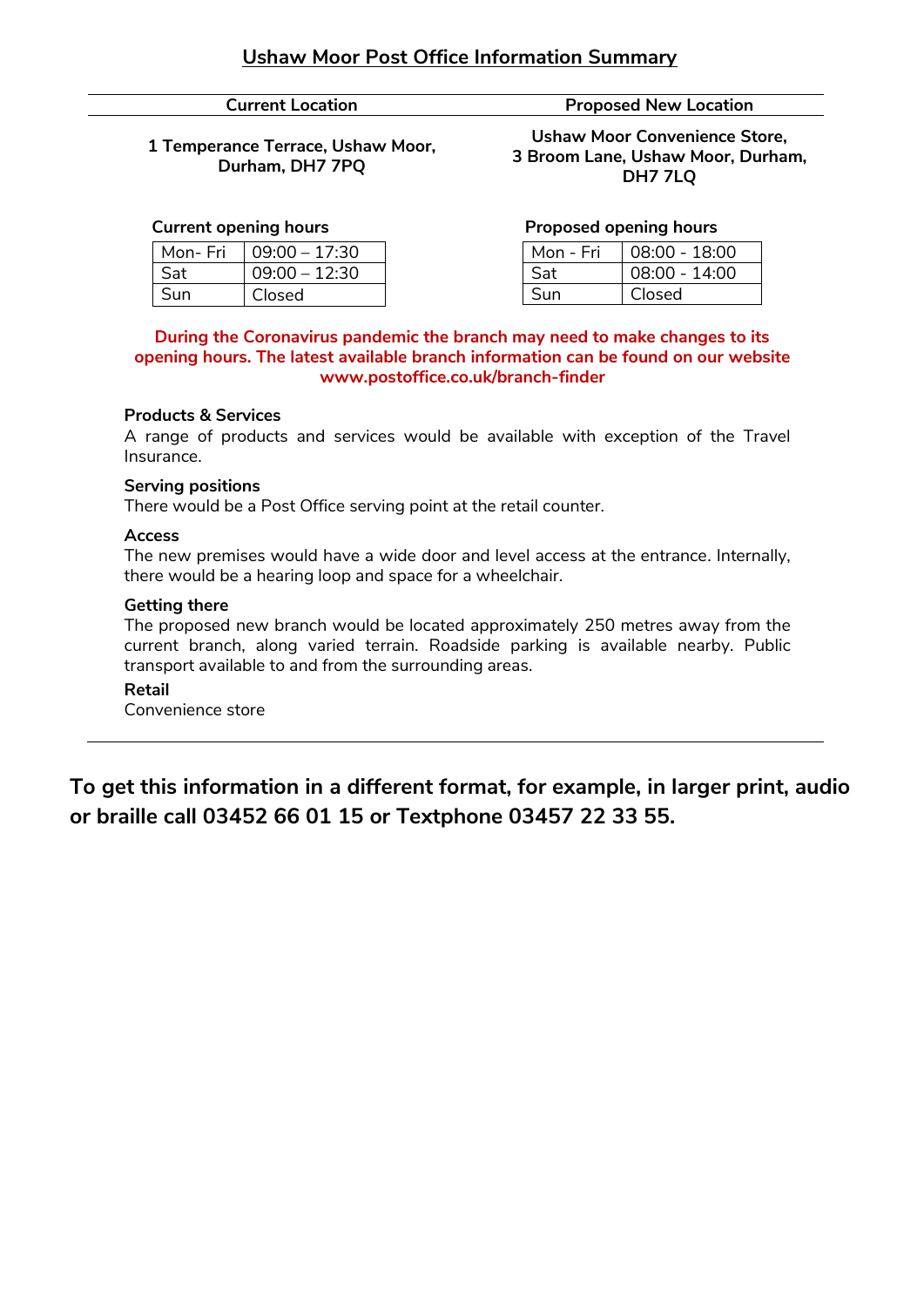# **For information about product availability call 03457 223344. For details of maximum value of transactions, please speak to the operator.**

|                                                                                        | <b>Current branch</b> | New branch                 |
|----------------------------------------------------------------------------------------|-----------------------|----------------------------|
| Mail                                                                                   |                       |                            |
| First & Second Class mail                                                              |                       |                            |
| Stamps, stamp books (1 <sup>st</sup> class 6 & 12 only, 2 <sup>nd</sup> class 12 only) |                       |                            |
| Special stamps (Christmas issue only) & postage labels                                 |                       |                            |
| Signed For                                                                             |                       |                            |
| <b>Special Delivery</b>                                                                |                       |                            |
| Home shopping returns                                                                  |                       |                            |
| Inland small, medium & large parcels                                                   |                       |                            |
| Express & contract parcels                                                             |                       | <b>Express 24 &amp; 48</b> |
| <b>British Forces Mail (BFPO)</b>                                                      |                       |                            |
| International letters & postcards (inc. Tracked & Signed)                              |                       |                            |
| International parcels up to 2kg & printed papers up to 5kg                             |                       |                            |
| Parcelforce Worldwide International parcels                                            |                       | ×                          |
| Articles for the blind (inland & international)                                        |                       |                            |
| Royal Mail redirection service                                                         |                       |                            |
| <b>Local Collect</b>                                                                   |                       |                            |
| Drop & Go                                                                              |                       |                            |
| Withdrawals, deposits and payments                                                     |                       |                            |
| <b>Post Office Card Account</b>                                                        | ✓                     | ✓                          |
| Personal & Business Banking cash withdrawals, deposits &                               |                       |                            |
| balance enquiries using a card. Also enveloped cheque deposits                         |                       | ✔                          |
| and barcoded deposit slips.                                                            |                       |                            |
| Postal orders                                                                          |                       |                            |
| Moneygram                                                                              |                       |                            |
| Change giving                                                                          |                       |                            |
| Automated bill payments (card or barcoded)                                             |                       |                            |
| Key recharging                                                                         |                       |                            |
| <b>Driving</b>                                                                         |                       |                            |
| Vehicle tax                                                                            | ✔                     |                            |
| <b>Licences</b>                                                                        |                       |                            |
| Rod fishing licences                                                                   | ✓                     |                            |
| <b>Travel</b>                                                                          |                       |                            |
| Pre-order travel money                                                                 | $\checkmark$          | $\checkmark$               |
| Travel insurance referral                                                              | ×                     |                            |
| On demand travel insurance                                                             | ✓                     | ×                          |
|                                                                                        |                       |                            |
| Mobile Top-ups & E vouchers                                                            |                       |                            |
| National Lottery Terminal                                                              |                       |                            |
| <b>Payment by cheque</b>                                                               |                       | Vehicle tax only           |
| Products marked * are available at Langley Park Post Office,                           | Opening times:        | $09:00 - 17:15$            |
| 28 Quebec Street, Langley Park, Durham, DH7 9XA                                        | Mon-Fri<br>Sat        | $09:00 - 12:00$            |
|                                                                                        | Sun                   | Closed                     |